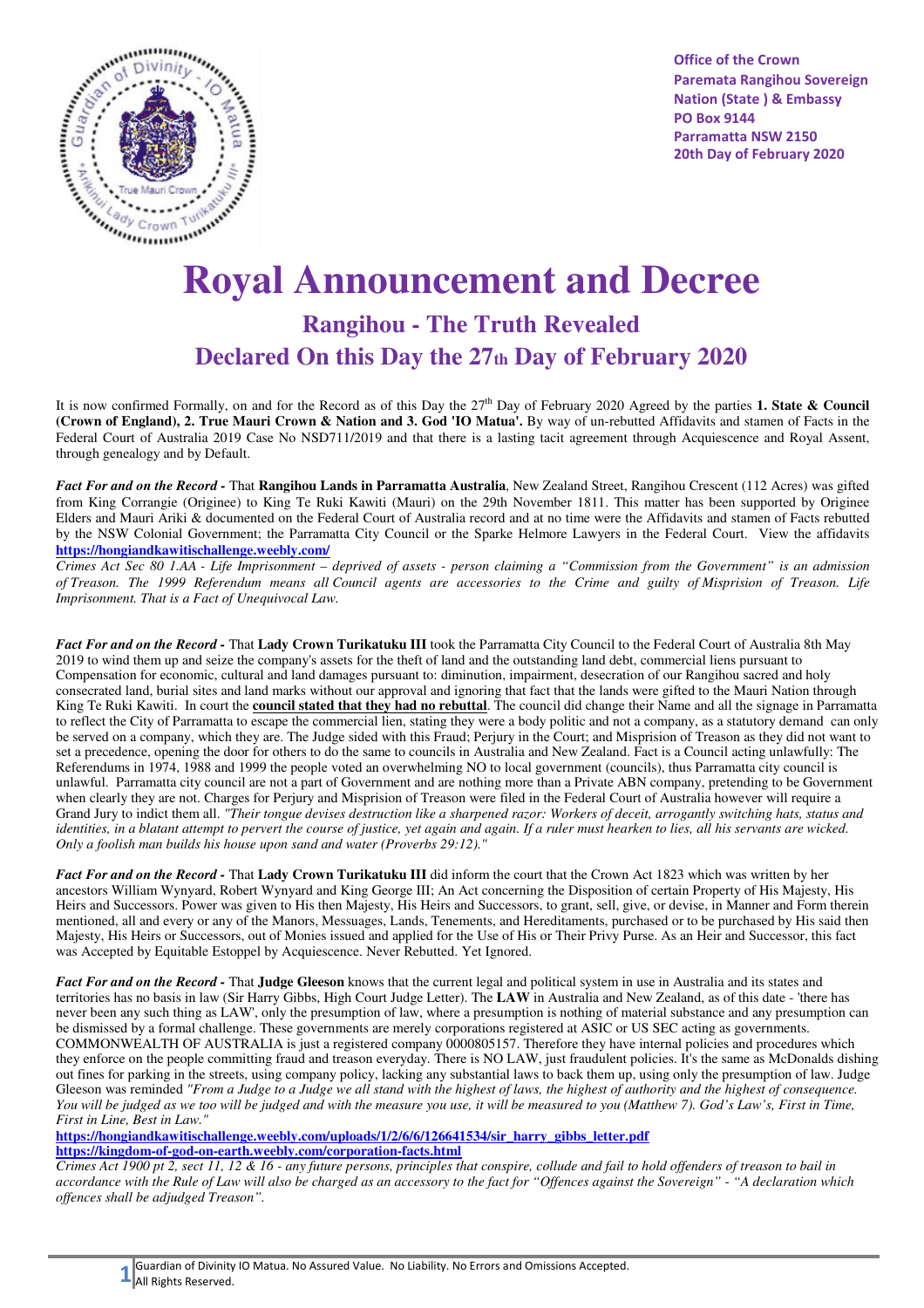*Fact For and on the Record* - That Rangihou, Parramatta NSW Australia was where the NSW Settlers Government's planned to enter Aotearoha (NZ) and incorporate a government of power (*govern*-your-*ment*-al-state). It must be known that the **House of Lords and James Busby's 1837**  true intention, true agenda in 1837 was to enact a government that would be the Confederated Chiefs (Tino Rangatira o Nga Iwi); however in reality the settlers would be the GOVERNING POWER. They also planned to use, Sex and Venereal diseases as a means of depopulating the tribes and \$1000 pounds per year, per king/chief to instruct them in their duties under the Royal Charter (Parties 1. Mauri Council 2.Ratana 3.Kingitangi) so as to sell out and exterminate all the children of the Kings and Chiefs. Be it known that 'Mauri' did not dishonour **He Wakaputanga o te Rangatiratanga o Nu Tireni 1835** or **Te Tiriti o Watangi 1840**, the NSW Settlers Government dishonoured the True Mauri Crown of Aotearoha (NZ) by stealing lands in Wellington and building their Parliament. This is why there is a curse over the lands of Aotearoha. **https://hongiandkawitischallenge.weebly.com/uploads/1/2/6/6/126641534/the-house-of-lords-1837-hidden-agenda-for-he-wakaputanga-1835-and-te-titiri-o-waitangi-1840.pdf**

*Fact For and on the Record* - That King Corrangie (Originee) and King Te Ruki Kawiti (Mauri), both Sovereign Kings from two Sovereign Nations did in actual fact solidified their relationship through establishing their **Embassies** through this gifting of land. Rangihou (Gondwana Land) is the Sovereign Embassy for Mauri and Waitangi (Aotearoha NZ) is the Sovereign Embassy for Originee's. Sovereigns being the True Crown; the True Masters.

*Fact For and on the Record -* That **Lady Crown Turikatuku III** has been the stamen, the trailblazer for ensuring that these facts are not forgotten, upheld by her-story, now Facts in Law, Unrebutted. That even if **Lady Crown Turikatuku III** ceases to continue the matter in these fraudulent colonial courts, fact is that she has put on the record, the fact that Rangihou Lands in Parramatta, New Zealand Street, Rangihou Crescent (112 Acres) was gifted from King Corrangie (Originee) to King Te Ruki Kawiti (Mauri Nation) on the 29th November 1811. She has set the precedence for the generations to come to point to these facts and use these facts in future cases to either 1. Get jurisdiction over the land as guardians and manage the lands on behalf of the Originees and the Mauri Nation 2. Enforce more commercial liens and statutory debts over the land, against the council and agents, or 3. Recover the lands through indicting the treasonous agents in a Grand Jury. **Grand Jury: https://www.cirnow.com.au/common-law-grand-jury-duties/.** 

**Rangihou the Truth Revealed: https://rangihouthetruthrevealed.weebly.com/**

*Fact For and on the Record -* That the **Corporations Act 2001**, is 'No Longer in Force' reference to Proclamation (12/07/2001) C2004L06605 of the Act. Meaning the federal court (commercial entity) is operating with NO ACT (A pack of actors), standing naked on the land. Committing Fraud, Perjury and Misprision of Treason everyday that they sit in their seats protecting councils and government agents who are all batting on the same team, using Acts that are not in force. *"Ex parte young 209 US 1 2 3 (1908) the 11th amendment provides no shield for a state official confronted by a claim that he has deprived another of a federal right under the color of state law. When a state officer acts under a state law in a manner violative of the Federal Constitution. And in that case is stripped of his official representative character, and is subject in his person to the consequences of his individual conduct, the state has no power to impart to him any immunity from responsibility to the supreme authority of the United States." "18 u.s. code subsection 2111- Special Maritime and territorial jurisdiction whoever within special maritime and territorial jurisdiction of the United States, by force and violence, or by intimidation, takes or attempts to take from the person or presence of another anything of value, she'll be imprisoned not more than 15 years."* **No Judge is immune.** View

**https://www.legislation.gov.au/Details/C2004L06605**

*Crimes Act 1914 – Sect 42 Conspiracy to defeat justice - A person commits an offence if the person conspires with another person to obstruct, to prevent, to pervert or to defeat the course of justice in relation to a judicial power; and the judicial power is the judicial power of the Commonwealth. Penalty: Imprisonment for 10 years.*

*Fact For and on the Record -* That **True Mauri Crown** are not Servants, We are Masters in our Nations, our Kingdoms, with Kings and Queens still reigning today on the lands of Aotearoa (NZ). We were all Mauri Crown before signing He Whakaputanga 1835 and Te Tiriti o Waitangi 1840. Many have stepped away from the fraudulent system and are today standing as True Mauri Crown, Arikinui, Kings & Queens (Masters) totally self-sustainable and exchanging goods and services through their Non-government, Not-for-Profit, Tax-Exempt Foundations using the Godzone Credit Exchange platform **https://gain2unetwork.com/** to exchange goods and services with each other. This is happening today in real time.

*Fact For and on the Record -* That MP's and Senators, upon receiving notice and knowledge of the **Treasonous Acts** which have occurred; namely the unlawful and illegal removal of the statutory Oath of Allegiance to Queen Elizabeth the Second and substitution of the Governor of Western Australia resulting in the removal of the Crown of England without a **statutory referendum**, in the enactment of the overt Act titled **"Acts Amendment and Repeal (Courts and Legal Practice) Act" on January 1st 2004**, did deliberately intent, conceal and continue to fraudulently conceal this Treason from the Electors (people). All MP's Senators and their friends can and are being indicted for Treason now. Fact remains that New Zealand is a still a state of **The Commonwealth of Australia Constitution Act 9 July 1900,** never repealed, therefore a case can be lodged to indict the NZ Prime Minister and her senators as well. Meaning they have removed the Queen and put the Governor in power without telling the people, which is a case for indictment against MP's, Senators, Judges and anyone who is on their team.

*Fact For and on the Record -* That **Parliament Does Not Reign Supreme** and that any notion of government has no legitimacy without the Material evidence that the governed have given their consent and that there cannot be any Government For the one cannot exist in isolation without the other. Also that any action taken by way of Act or statute of Parliament is and always has been a criminal offence of FRAUD and MALFEASANCE in the office at the very least.

*Fact For and on the Record -* That the **Office of the Judiciary** (Courts) is nothing more than a sub office of a commercial body and the status and standing of any Judge or Magistrate currently on this land has no greater status or standing or authority than the Manageress & Cashier at McDonalds. Also it is formally recognised that the State is a legal embodiment by an act of registration which is of no material substance and therefore fraud by default. That the actions of the State are now recognised as an unconscionable and criminal fraternity capable of highness crimes without measure.

*Fact For and on the Record -* That any and all executable Orders and Documents must carry an **Affixed Common Seal** which denotes point of origin and that any and all excitable Orders and Documents must be signed by A hue-man hand and in wet ink by a named authoritative living being who takes full responsibility for the content of that formal excitable Order or document. Any deviation from this standing process where there is no affixed common seal or signature in wet ink by a living hand with authority to do so, will be recognised in perpetuity as a criminal offence.